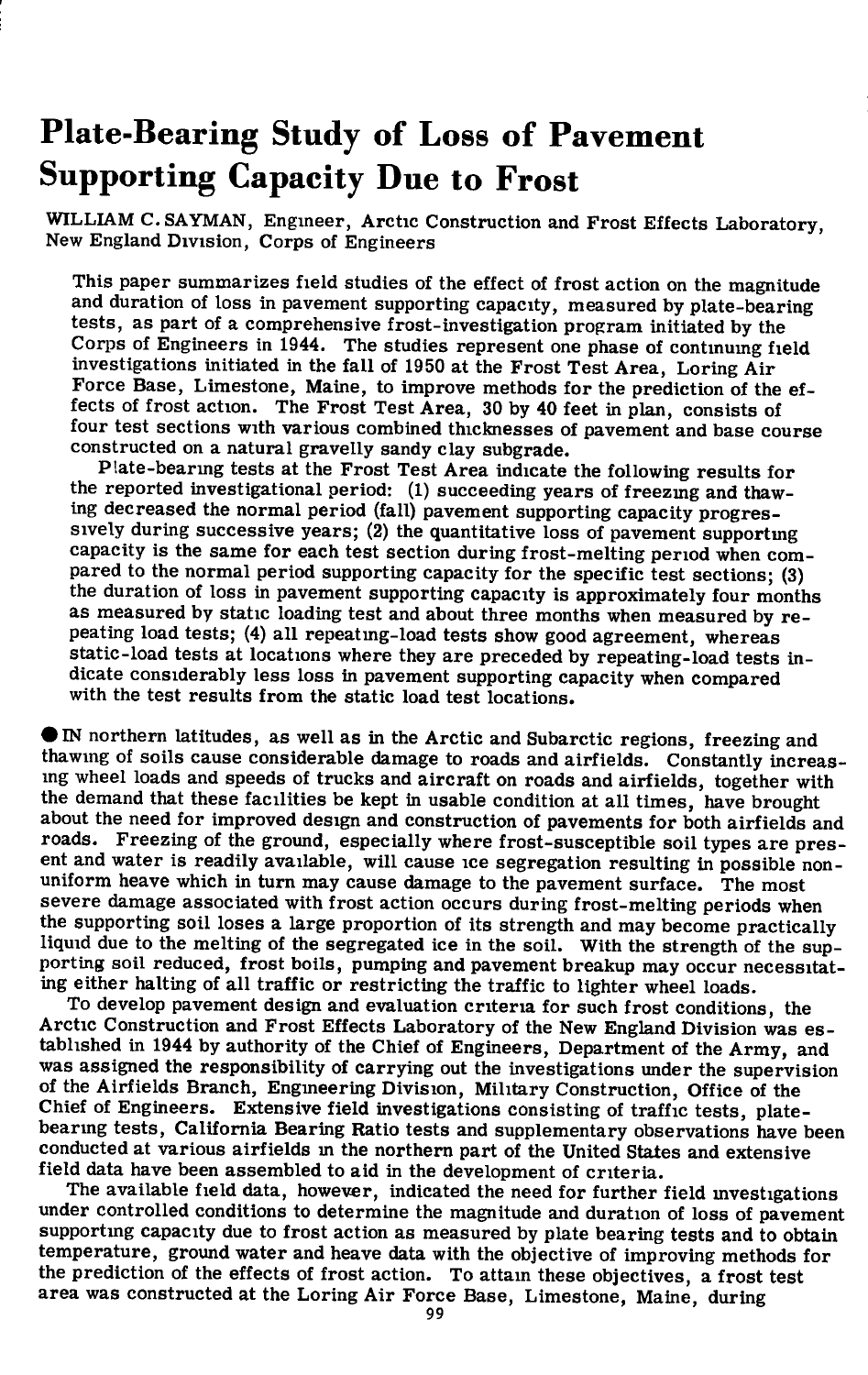September 1950 and a testing program, which was mitiated upon completion of the test area, has been carried out continuously to the present time.

Studies, which are being conducted under controlled conditions, are intended to give a clearer understanding of frost action under field conditions and should result in the development of improved criteria for design and evaluation of pavements for airfields and highways. With the facilities available, a comparison of test results at selected points may be made on a year-round basis and the continuing study should encompass a range of climatic conditions.

The present paper is devoted mainly to a summary of the results of the plate-bearing tests which were performed to measure the magnitude and duration of reduction in pavement supporting capacity due to frost action.

## DESCRIPTION OF TEST AREA

The Frost Test Area, shown in Figure 1, is located at Loring Air Force Base, Limestone, Maine. The 40- by 30-ft. test area consists of four test sections, fourteen by eighteen feet, with base courses of 7, 12, 18 and 24 inches, respectively, over a natural glacial till subgrade. The base course consists of a lower layer of sandy gravel and an upper layer of crushed rock which was choked, rolled, and paved with a double surface treatment of sand and tar. In the fall of 1952, the area was resurfaced with approximately one inch of hot-mix asphaltic concrete to eliminate depressions and irregularities caused by previous test operations. Drainage swales are provided around the test area to take care of surface runoff water. Subsurface drainage facilities were also incorporated around the area and bisecting the area in the north-south direction. This system is built of perforated corrugated metal pipe installed in the trenches and connected to a water supply well in which the water level may be controlled to either



**Figure 1.**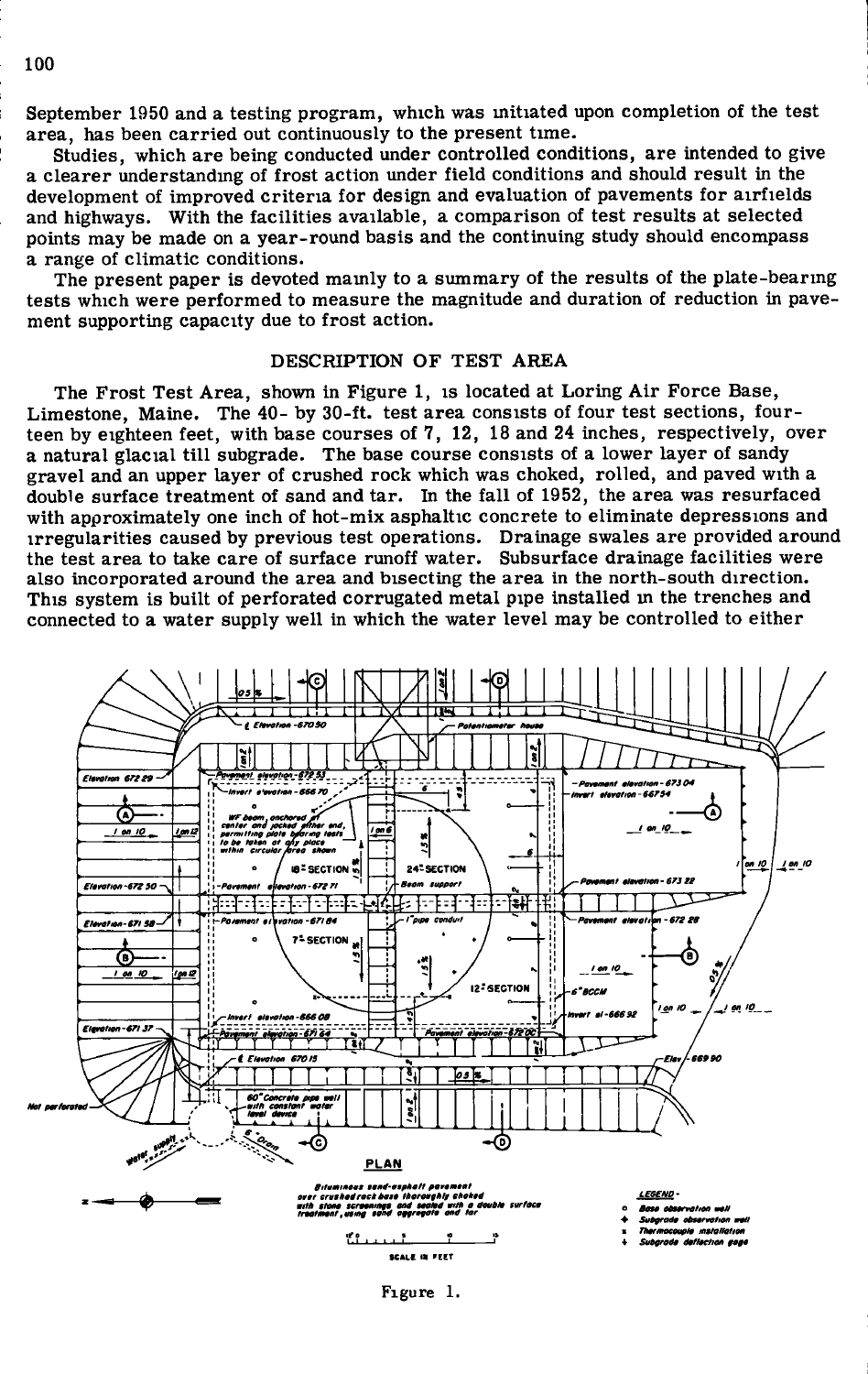drain the test area or maintain the ground water elevation at any height in the subgrade or the lower part of the base.

The subgrade material at the test area exposed after removal of topsoil and badly weathered subgrade soil was a gravelly sandy clay  $(C<sub>L</sub>)$  glacial till with an average liquid limit of 21 and a plasticity index of 6. This material is classified as of high frostsusceptibility m accordance with the classification system adopted as one factor to aid m in the comparison of the relative frost-susceptibility of soils subjected to standard laboratory freezing tests.'

The thickness of upper and lower base course materials in each of the four test sections are as follows:

| Total Base Thickness<br>Inches | Upper Base<br><b>Crushed Rock</b><br>Inches | Lower Base<br>Sandy Gravel<br><b>Inches</b> |
|--------------------------------|---------------------------------------------|---------------------------------------------|
|                                |                                             | 3                                           |
| 12                             |                                             | 6                                           |
| 18                             |                                             | 12                                          |
| 24                             |                                             | 18                                          |

Copper-constantan thermocouples were installed in each test section to observe subsurface temperatures at depths of 0. 25, 0. 50, 1.0, 2. 0, 3.0, 4.0, 5.0, 6.0 and 7.0 feet beneath the pavement surface. Each group of thermocouples was encased in water tight plastic tubing and the measuring tip of each thermocouple was hermatically sealed to insure a water tight unit. The thermocouple leads terminated at temperature measuring units located in an instrument house adjacent to the test area.

Observation wells were installed in each section to observe fluctuation in the ground water level of both the base course and the subgrade.

Subgrade deflection gages were installed in each section to measure the subgrade deflection at five plate loading test locations. These gages, consisting of steel rods attached to four square inch square plates, rest on a sand cushion on the subgrade surface and the steel rod is encased in a pipe sleeve extending from approximately  $\tilde{\gamma}_4$  inch above the steel plate to the pavement surface. The space between the gage rod and the pipe sleeve was packed with grease to permit free movement of the rod and to prevent water from entering, freezing, and hampering the action of the gage. The gages were located in the same relative location and similarly numbered in each section.

Reaction for the plate loadmg tests is provided by a 27-inch WF steel beam anchored at the center and free to rotate horizontally over the areas of the test sections where the plate bearing tests are conducted. Reaction is obtained by cribbing one end of the beam and jacking against the other end. The beam is supported by a yoke which in turn is fastened to a  $3\frac{1}{4}$ -inch-diameter steel rod grouted in a hole extending 20 feet into bedrock. The surface of the bedrock is 20 feet beneath the surface of the test area.

Additional installations at the test area consist of five heave reference points installed in each section and a bench mark installed adjacent to the area for use as a reference in heave measurements.

## FIELD PLATE BEARING TESTS

#### Test Procedures

Upon completion of the construction of the test area in September 1950, the subgrade material was saturated by adjusting the water level in the water supply well to control the ground water level slightly above the subgrade surface. The water level was maintained at this position until freezmg started and was then lowered to and maintained at an elevation slightly below the subgrade surface, until the middle of August 1952. Thereafter, the ground water was allowed to stabilize at its natural level which fluctuates between 11 and 14 feet below the subgrade surface.

Field investigations were initiated in the latter part of October 1950, which included

<sup>&</sup>lt;sup>1</sup> Haley, James F., "Cold Studies of Frost Action in Soils, A Progress Report," Soil Temperature and Ground Freezing, Highway Research Bulletin 71, Washington, D. C., 1953, pp, 1-18.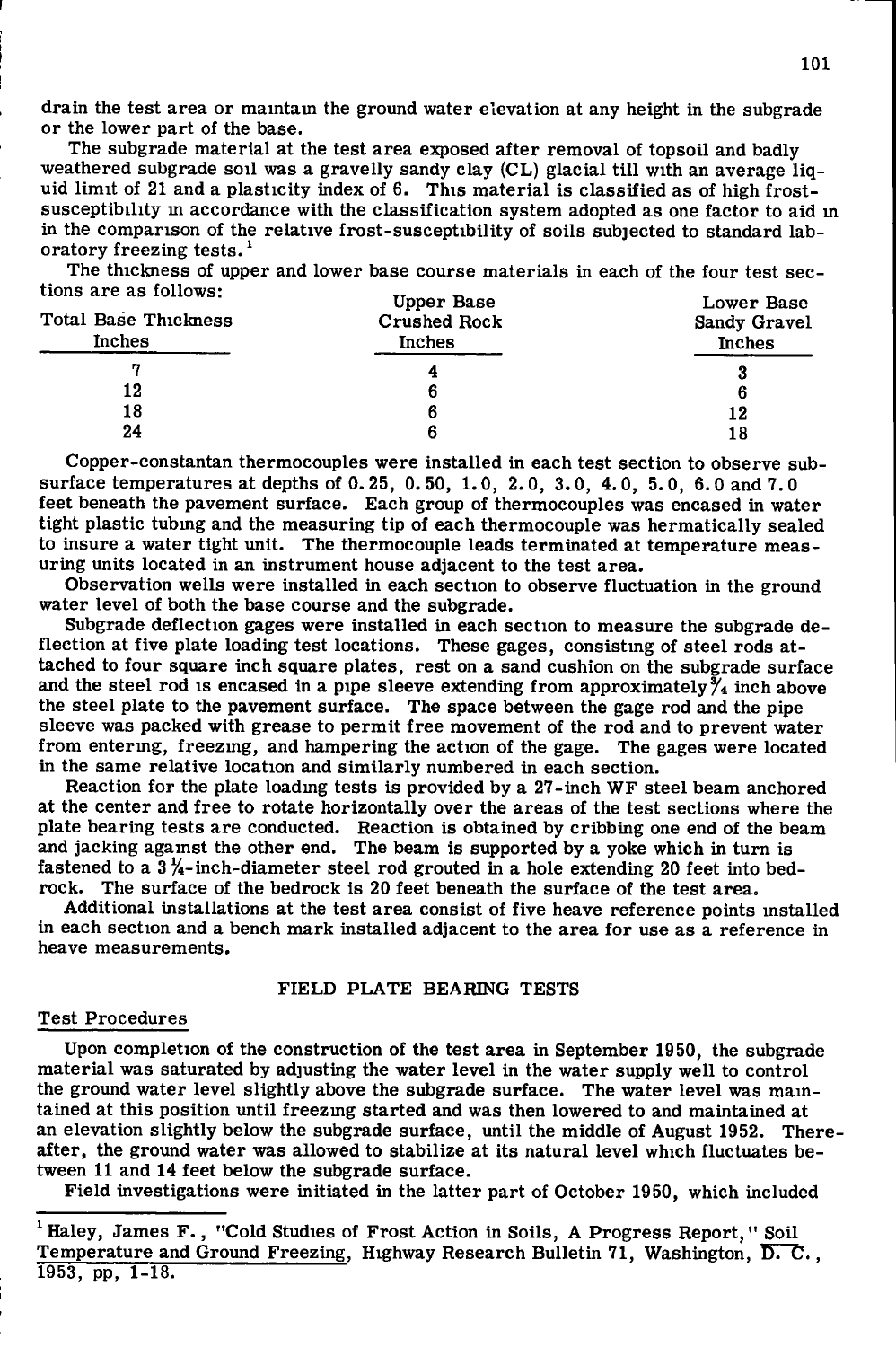an initial series of plate bearing tests to determine normal period values of pavement supporting capacity. Plate-bearing tests were discontinued during the freezing season: however, observations were continued periodically of ground water, temperature and heave. Plate-bearing tests were resumed at the start of the frost melting period and continued periodically until the next freezing season. Prior to the freezing and during the frost melting season of each year, test pits were excavated to observe ice segregation, obtain moisture and density data and to perform CBR tests.

The plate-bearing tests were performed on the pavement surface using a 30-inch diameter plate. A thin layer of Ottawa sand was used to seat the bearing plate on the pavement. Plate deformations were measured by three dial extensometers placed 120 deg. apart on the outer edge of the plate. Subgrade deflection was measured by a single dial extensometer placed on the subgrade deflection gage through a hole in the center of the plate. All four extensometers were attached to a steel beam supported approximately eight feet from each side of the bearing plate. A jack stand was used to distribute the load over the plate and to provide a space for the extensometer placed over the subgrade deflection gage. The load was applied by jacking against the 27-inch WF beam with a 50-ton hydraulic jack controlled by an electrically driven hydraulic pump. A ball and socket joint, between the jack and beam, reduced eccentricity of loading on the bearing plate. A 500-lb. seating load was used at the start of each plate-bearing test.

Two types of plate-loading tests were conducted at each test section, namely: static load tests at two locations, repeating load tests at two locations and a repeating load test followed by a static load test at a fifth location.

The static load tests were performed by loading the plate in approximately five equal increments with each load increment held constant and the deflection of the plate and

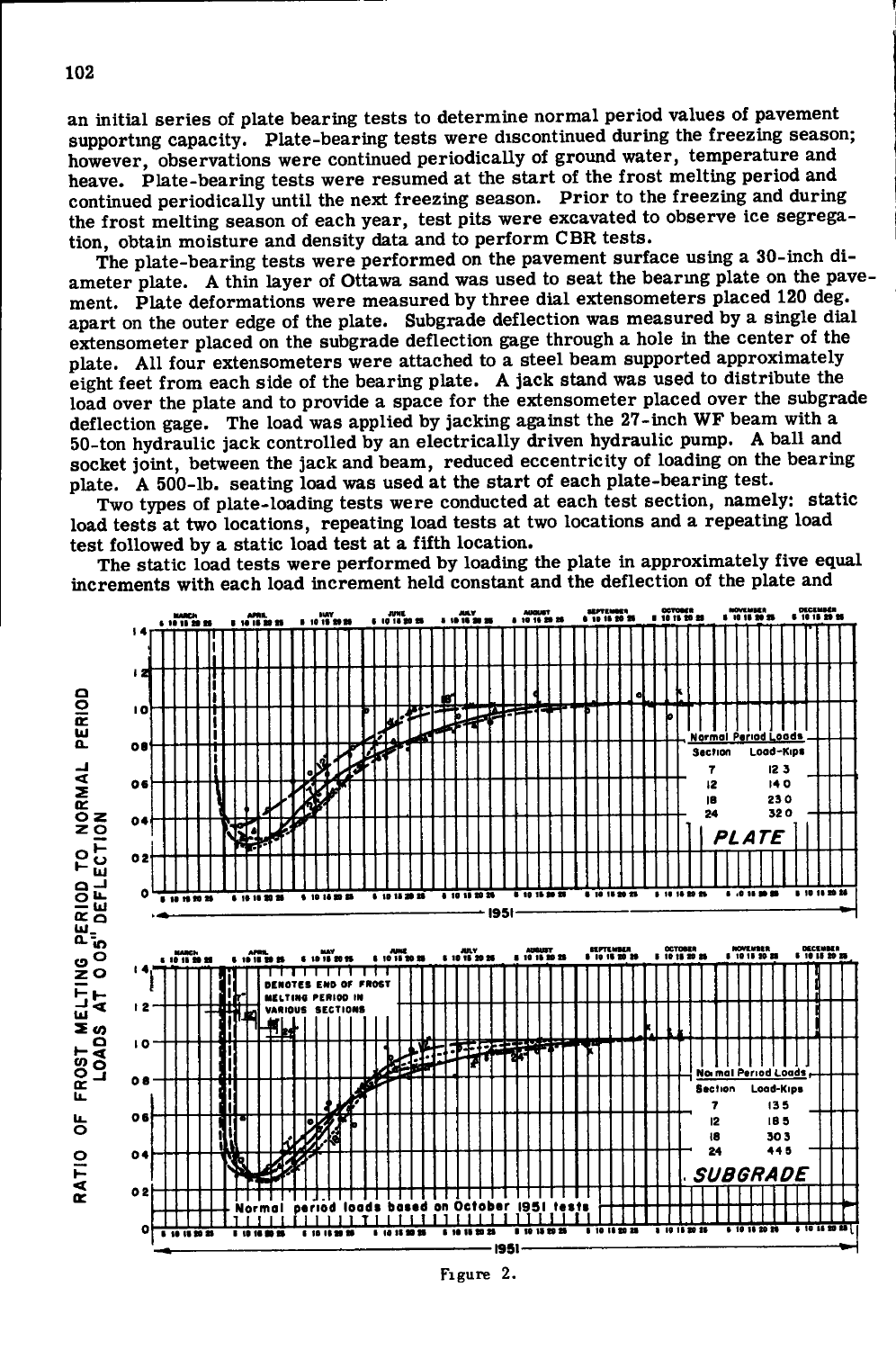

Figure 3. Static-load tests, 18-inch section. Note: all ratios **based on 1951 normal period loads.** 

subgrade recorded when the rate of plate deflection became less than 0.004 inches per minute. A maximum load of 50,000 lb. was used regardless of deflection for the initial normal period static load tests of October 1950 due to difficulties with the anchorage of the loading beam. For all tests, thereafter, the plate was loaded to either a maximum of 60,000 lb. or to a deflection of 0.200 inches, whichever was attained first .

The procedure for conducting the repeating load tests was to subject the 30-inchdiameter plate to 30 loading cycles in a period of 15 minutes. A specified load was rapidly applied in one increment, held constant for a period of approximately 20 seconds and then rapidly released. The deflection of the plate and subgrade was determined after the 1st, 5th, 10th, 20th, and 30th repetition of load. The permanent deflection was determined 10 minutes after the release of the repetition of loading. The following constant loads were selected for the various test sections:

| Test Section<br><b>Inches</b> | Test Load per Repetition<br>Pounds |  |
|-------------------------------|------------------------------------|--|
| 7                             | 10,000                             |  |
| 12                            | 15,000                             |  |
| 18                            | 30,000                             |  |
| 24                            | 50,000                             |  |

### Climatological Factors

During the investigational years, complete weather data were obtained from the Loring Air Force Base Weather Station at Limestone, Maine. Freezing indexes for the years 1950 through 1953 were 1,529, 1,926, 1,647 and 1,737 degree-days as compared to the ten year normal of 2,417 degree-days at the Caribou, Maine Weather Station located approximately 10 miles southwest of the test area. Differences in the seasonal average values of the other factors for the periods of test were so small that evaluation of each factor was not possible.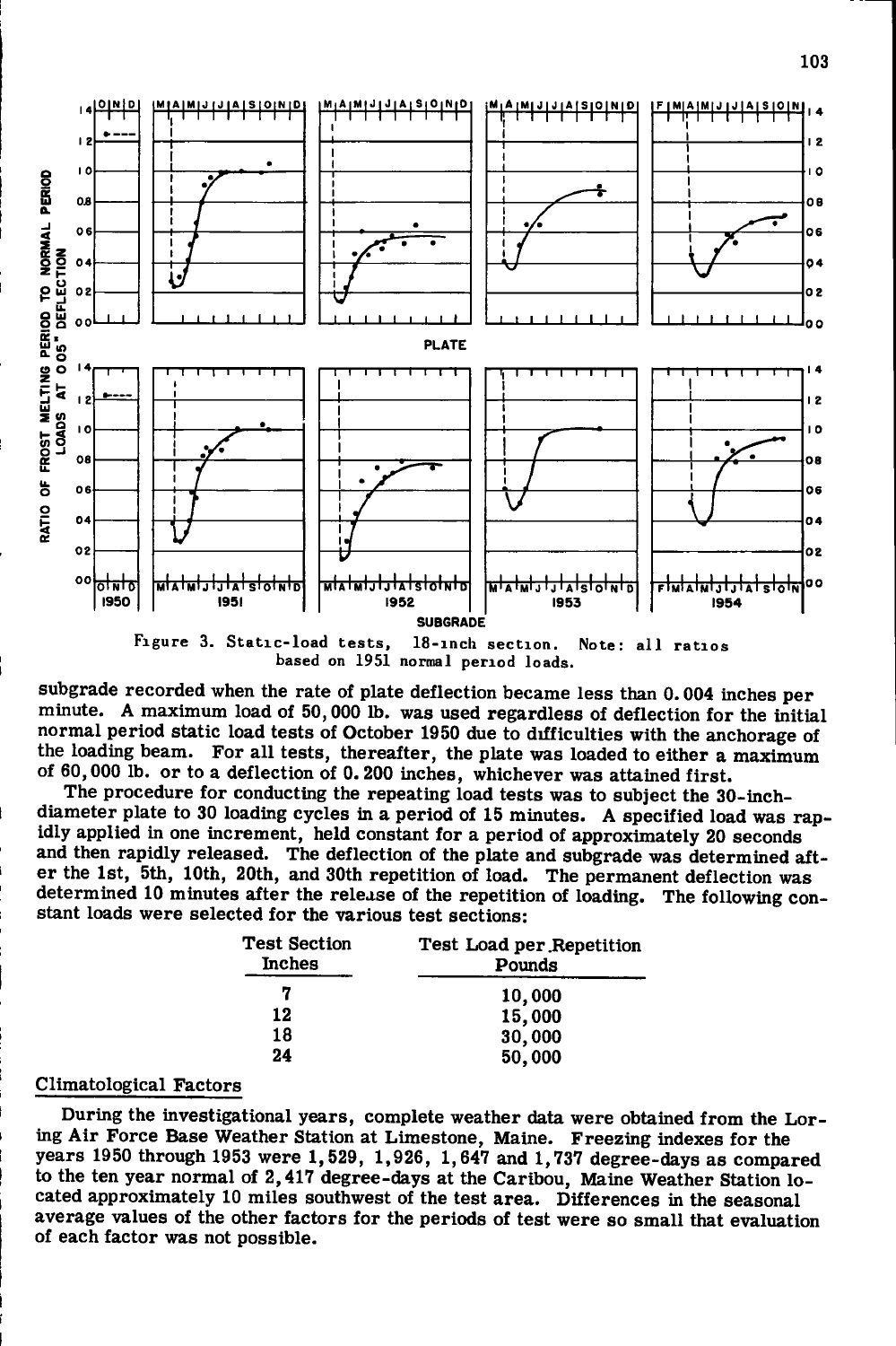## Results and Conclusions

In order to depict the seasonal changes in pavement supporting capacity, the ratios of frost melting period to normal (fall) period static loads required to deflect the bearing plate 0.05 inches are plotted against time. The repeating load tests are compared by plotting deflections under the 30th load repetition for each test series. A typical example of static load ratios for the four test sections is shown in Figure 2. The top plot illustrates the ratios based on deflections of the bearing plate (or pavement) and the lower plot shows the ratios based on deflections of the subgrade during 1951.

The ratios of frost melting period to normal period static load tests at the 18-inch base thickness section are summarized in Figure 3 for the investigational years from 1950 through 1954. These plots are typical of the ratios obtained at the other sections of the test area. The ratios for the various years shown thereon are based on the normal period loads required for 0.05 inches deflection during the fall of 1951.

It may be seen in Figure 3 that the load required to cause 0.05 deflection in the fall season progressively decreased from 1950 to 1952. The ground-water table in this period was controlled slightly below the subgrade surface. Allowing the ground water to seek its natural elevation and adding approximately an inch of pavement m the latter part of 1952 appears to have caused an increase in the 1953 normal static-period load ratios, which thereupon progressively decreased with succeeding years of study.

The plots also indicate that the loads required to cause 0.05 inch pavement or subgrade deflection at the time of maximum weakening ranged from 15 to 30 percent of loads required to cause 0.05 inch deflection during the normal period following a particular frost melting period. Furthermore, for the soil types and conditions existing at the test area, it appears that approximately 4 months are required for complete pavement recovery to normal supporting capacity. After reaching the maximum degree of weakening during the frost melting periods, strength recovery took place at a fairly rapid rate until the degree of pavement supporting capacity was approximately 10 percent below the normal value, then the recovery was quite gradual.



**Figure 4. Repeating load tests, 18-inch section**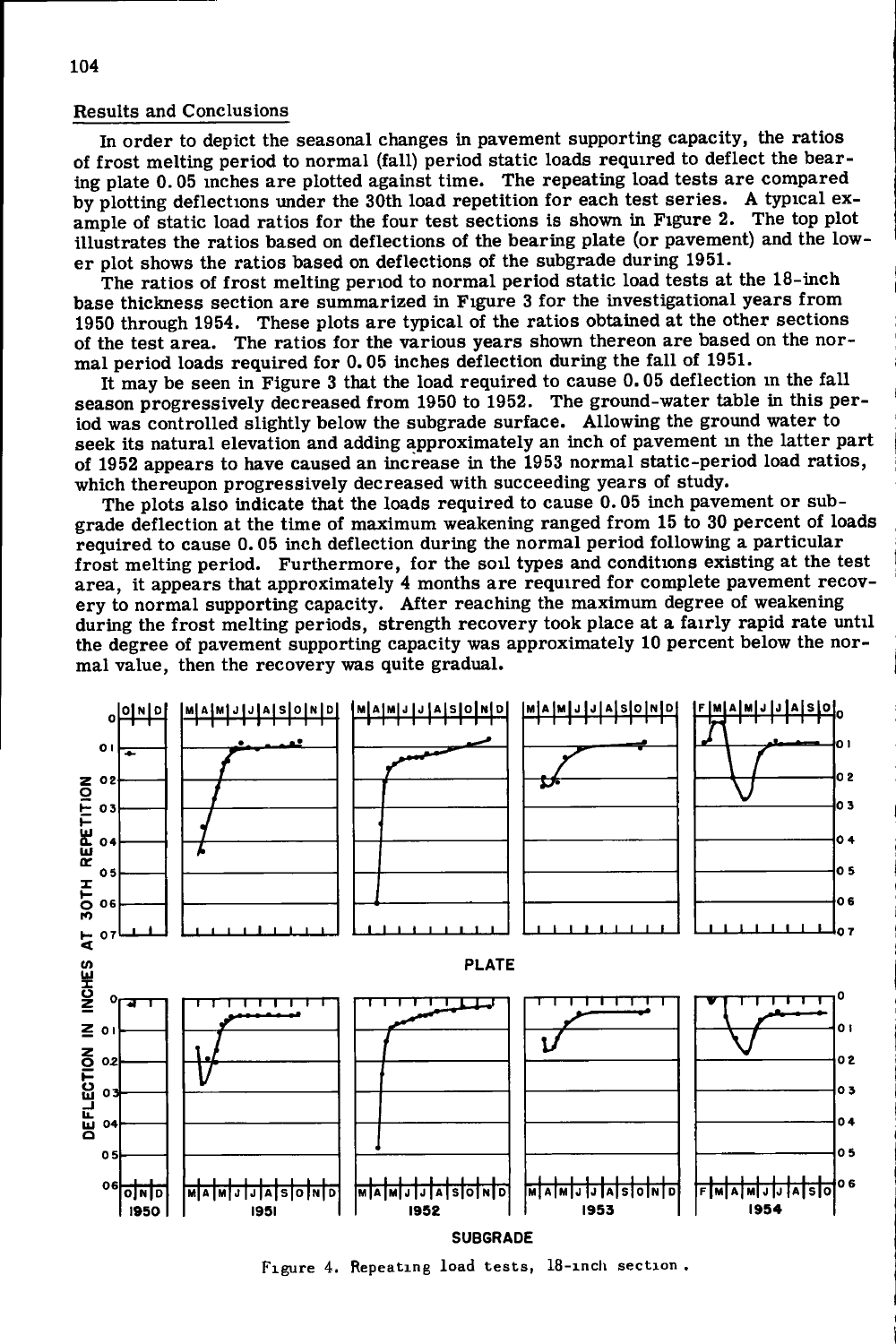



**Figure 5. Static load tests preceded by repeating load tests, 18-** Note<sup>.</sup> all ratios based on 1951 normal period loads.

Plots of the results of the repeatmg load tests at the 18-inch base thickness section shown on Figure 4 are typical of the results at the other sections. It was found that the pavement or subgrade deflections increase with increased number of repetitions up to 30 during the frost melting period but durmg the normal period increase in deflections was practically negligible after the first repetition of loading. The recovery of pavement supporting capacity is observed to be more rapid at repeating load test locations than at static load locations.

At locations where repeating load tests were followed by static load tests, it was found that the repeating load tests tended to consolidate the subgrade as shown on Figure 5 by the lesser deflections measured by static load tests at the 18-inch section for this test series as compared with the deflections obtained at the static load locations shown on Figure 3. The load required to cause 0.05 inch deflection in the normal period, however, similarly decreased progressively with succeeding years of tests. Approximately 50 to 60 percent reduction in the pavement supporting capacity of the static load test locations was noted at locations where static load tests were preceded by repeating load tests.

The results of the repeating load tests at the combined repeating load test ana static load test locations at the 18-inch section, shown on Figure 6, mdicate good agreement with the test results on Figure 4 for repeating load tests alone. These plots are typical of the results measured at the other sections of the test area.

The static and repeating-load plate-bearing test results indicate the magnitude and duration of subgrade weakening for the particular soil and loading conditions but do not necessarily provide a reliable measure of the reduction m the wheel load supporting capacity of pavements.

The consolidation of the subgrade soil by the repetitive loads in the repeatmg load tests apparently accelerated the rate of regam of subgrade strength as compared with the static load tests in which there was only one load application. Traffic, because of frequency of repetitions would also tend to consolidate and speed up the regain of subgrade strength. However, the traffic would possibly have a more adverse effect on the subgrade in its weakened condition during the frost melting period. The suddenly applied and short duration of the traffic load at a specific location would, for a saturated